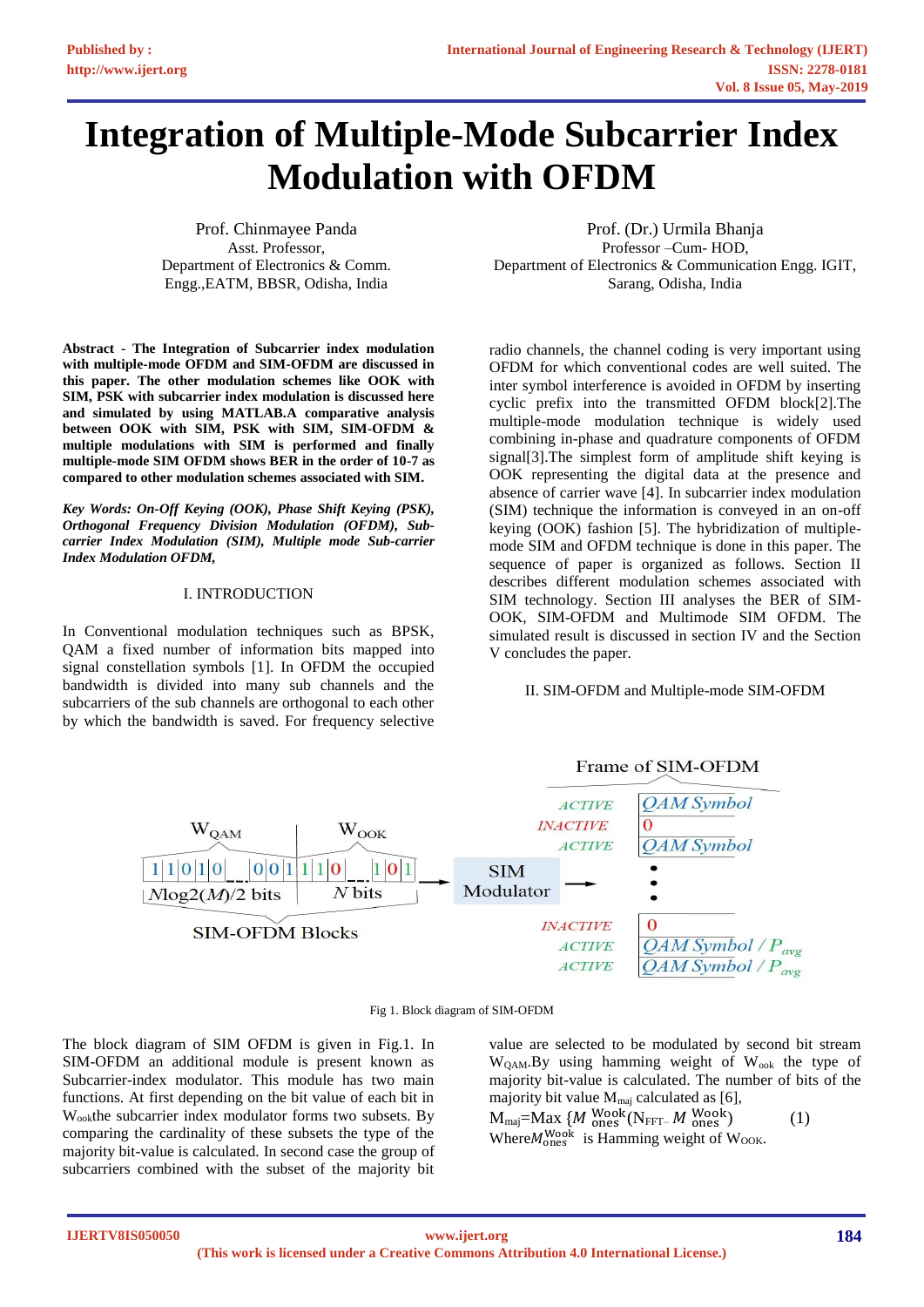For high data transmission orthogonal frequency division multiplexing is often selected. In case of single carrier transmission over a frequency selective radio channel equalization becomes very complex and this problem avoided by using OFDM technique [7]. When subcarrier index modulation associated with OFDM all subcarriers are not modulated but a specific legitimate association of subcarriers carries important information which affects the bandwidth efficiency, power efficiency and peak to average

power ratio (PAPR) etc. For OFDM the FFT length is taken as 1024 with sampling interval of 10ns having carrier frequency of 5GHZ and system bandwidth 100 MHZ.



Fig 2. Transmitter Section of Multiple-mode SIM-OFDM

The transmitter structure of multimode OFDM –IM with N subcarriers is shown in the above figure. At each time a number of K bits on reaching to the transmitter splitted into l blocks containing K/l=m bits. These m bits divided into two parts for various purposes. The first part consists of m1 bits determining the order of modes  $\{z_1, \ldots, z_n\}$ . Then the mapping of m1 and m2 bits done by permutation methods & the symbols spread equally from which a frequency diversity is expected. These symbols passed through Interleaver, followed by N point FFT & P/S converter as in OFDM [8].

The transmitted signal is received at the receiver end by the reverse process of transmitter i.e after removal of the cyclic prefix the signal passed through the Serial to Parallel converter followed by N-point FFT and the signal is decoded through the SIM decoder. The original signal is obtained by passing the decoded signal through Parallel to Serial Converter and the BER is calculated. We perform computer simulations to examine the performance of SIM-OFDM and multimode SIM-OFDM systems, where Rayleigh fading channel and perfect channel estimation are assumed [8].

# III. BER OF DIFFERENT MODULATION SCHEME WITH SIM

The analytical BER for SIM-OOK given as [9],  $P_{\text{ook}} = 1/2[1-\sqrt{\frac{\xi_{SNR}}{1+\xi}}]$  $1+\xi'_{SNR}$  $(2)$ Where  $\zeta'_{SNR}$  is the average SNR per symbol? The BER for SIM-OFDM is given by [10] BERSIM-

 $p_{\text{ODM}} = BER_{\text{OOK}} + BER_{\text{OOK}} = P_0(1/(log_2(M)+1)) + P1(log_2(M))$  $M)/(log_2(M)+1)$  (3)

Where  $P_0$  and  $P_1$ are the probability for the QAM symbols close to 0 and 1.

The Spectral efficiency (SE) for MM SIM - OFDM given by [10]

 $P_{MM\text{-}OFDM\text{-}IM}$   $(M, n) = log_2(n) - log_2(e) + log_2(M)$ (4)

Where *M* to be an integer power of two and n is the number of modes.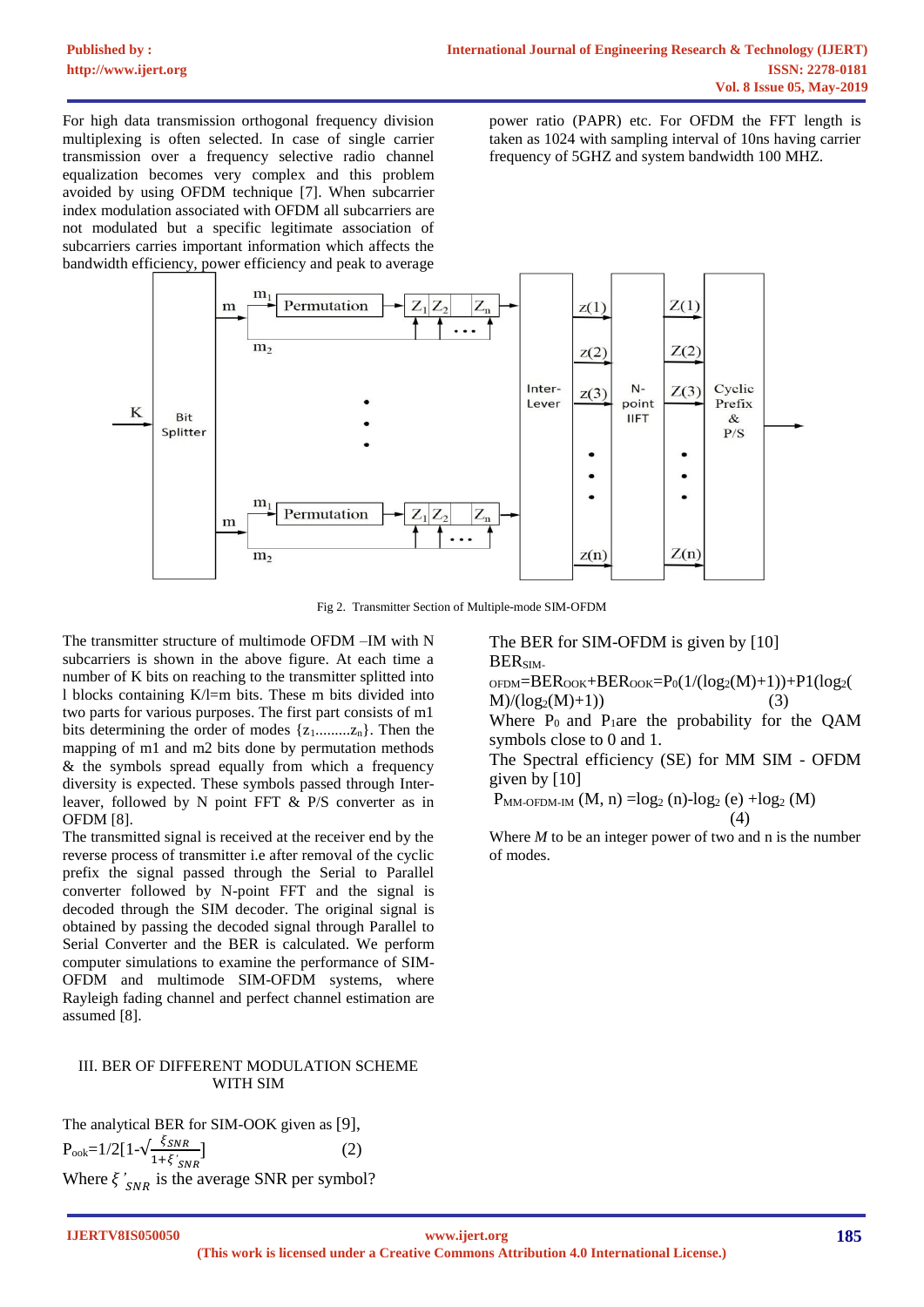

Fig 3. BER vs SNR plot for different modulation schemes with SIM at SE of 4bps/HZ.

Fig.3 shows the comparative Analysis of various modulation schemes associated with Subcarrier index modulation (SIM).The PSK modulated scheme exhibits about BER of 10-3 at SE of 4bps/HZ while OOK modulated scheme exhibits BER of 10-4 . At SE of 4bps/HZ conventional OFDM & SIM OFDM exhibits BER of 10-6 approximately whereas multiple-mode SIM-OFDM exhibit BER of 10<sup>-7</sup>. Hence multiple-mode OFDM modulated

SIM exhibits better BER as compared to other modulation schemes associated with SIM.

#### V. CONCLUSION

In conclusion, the above discussions are proving that, we the researchers have trying to our level best to justified the taken research problem. Here, the Integration of Subcarrier index modulation with multiple-mode OFDM and SIM-OFDM are simulated in MATLAB, in order to carry the additional information bits multiple-modulation SIM OFDM allows multiple subcarriers to transmit in multiple modes. Different modulation schemes are integrated with SIM and the simulation result shows that MM-SIM OFDM gives better result (BER of  $10^{-7}$ ) as compared to other modulation schemes.

### REFERENCES:

- [1] H. Rohling and T. May, "COMPARISON OF PSK AND DPSK MODULATION IN A CODED OFDM SYSTEM", IEEE, 1997.
- *[2]* R. Fan, Y. J. Yu, and Y. L. Guan, ``Generalization of orthogonal frequencydivision multiplexing with index modulation,'' *IEEE Trans. Wireless*
- [3] E. Basar, ``Multiple-input multiple-output OFDM with index modulation,''*IEEE Signal Process. Lett.* vol. 22, no. 12, pp. 2259\_2263, Dec. 2015.
- [4] R. Abu-Alhiga and H. Haas, ``Subcarrier-index modulation OFDM,'' in*Proc. IEEE 20th Int. Symp. Pers., Indoor Mobile Radio Commun.*, Tokyo,Japan, Sep. 2009, pp. 177\_181.
- [5] A. Rami and H. Harald, "Subcarrier-Index Modulation OFDM", IEEE, 2009.
- [6] D. Tsonev, S. Sinanovic, and H. Haas, ``Enhanced subcarrier index modulation (SIM) OFDM,'' in *Proc. IEEE GLOBECOM Workshops*, Houston, TX, USA, Dec. 2011, pp. 728\_732.
- [7] H. Ochiai and H. Imai, ``on the distribution of the peak-toaverage power ratio in OFDM signals,'' *IEEE Trans. Common.*, vol. 49, no. 2, pp. 282\_289, Feb. 2001.
- [8] M. Wen, X. Cheng, and L. Yang, "Index Modulation for 5G Wireless Communications (Wireless Networks*)",* Berlin, Germany: Springer, 2017.
- [9] R. Mesleh, H. Haas, S. Sinanovi´c, C. W. Ahn, and S. Yun, "Spatial Modulation," *IEEE Transactions on Vehicular Technology*, vol. 57, no. 4,pp. 2228 – 2241, Jul. 2008
- [10] 10)W.Miaowen, B. Ertugrul, L. Qiang,Z. Beixiong, and Z. Meng, "Multiple-Mode Orthogonal Frequency Division Multiplexing with Index Modulation", **IEEE transactions On Communications, May 2017.**